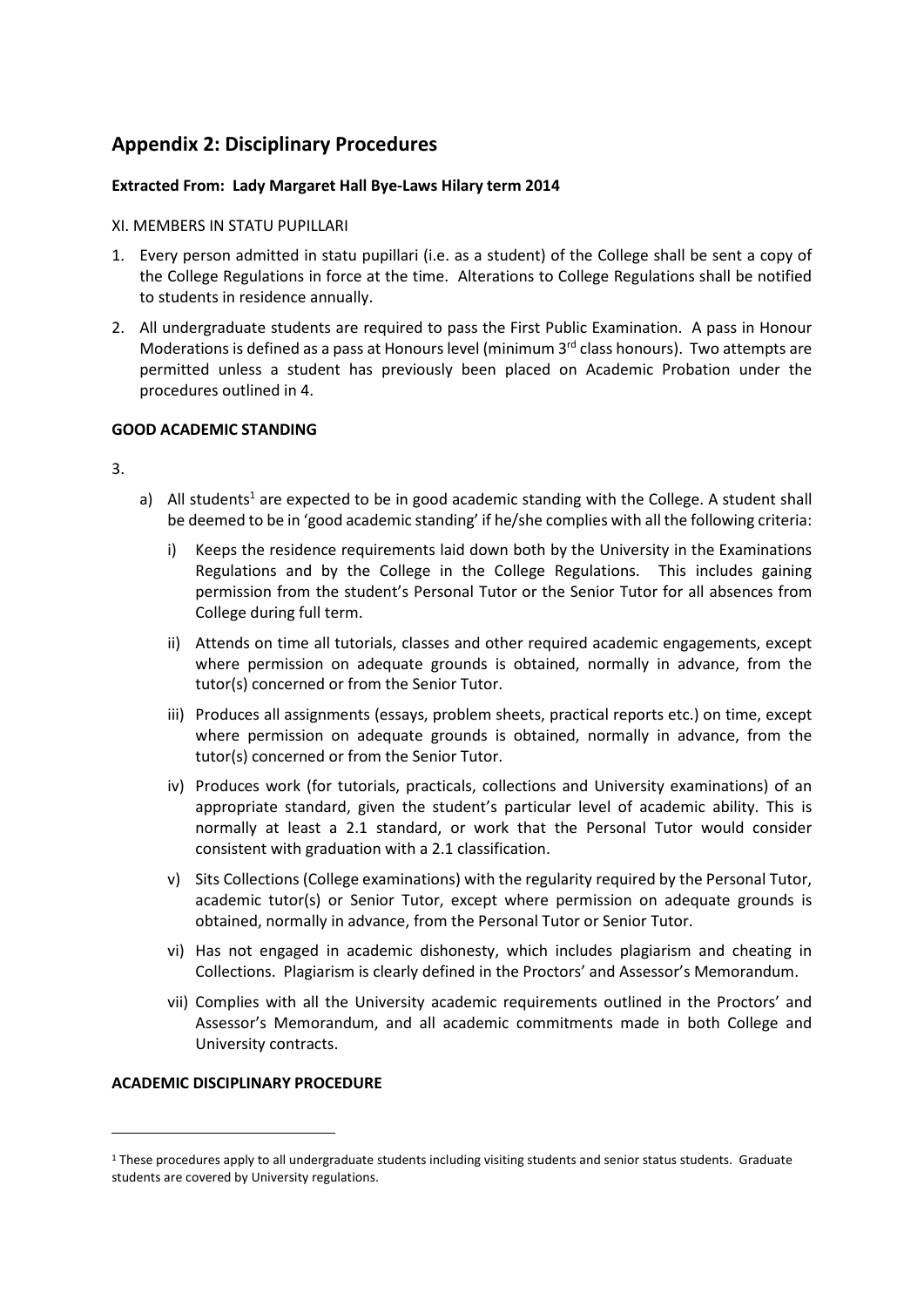a) If a student is not in good academic standing according to any of the criteria in 3, they may become subject to the Academic Disciplinary Procedure which has the stages set out in the following subsections and summarised in the flowchart in 4.d)

#### **Stage 1: First Formal Warning**

When academic concerns arise, these will be raised, typically by a subject tutor(s) and reported to the Personal Tutor. The Personal Tutor will meet with the student, and discuss the concerns and the required improvement. The Personal Tutor will inform the Senior Tutor of these concerns and if the student so desires, he/she may discuss these concerns with the Senior Tutor. If any mitigating or complicating factors come to light, they should (with the permission of the student) be noted. The Personal Tutor will give advice, which may be academic advice, but may include reference to College welfare support and to professional services such as the College Doctor, the University Counselling Service or the Disabilities Office. An email outlining the concerns, any advice offered and the improvement expected over a specified time period will be sent to the Senior Tutor and a copy sent to the student. At the end of the specified time period, if the expected improvement has been made, the student will be considered to be in good academic standing.

#### **Stage 2: Second Formal Warning**

If, having discussed the concerns with the student, the Senior Tutor and the Personal Tutor (with reports from subject tutors) believe that the necessary improvement has not been made, the Senior Tutor will give the student a Second Formal warning. The Senior Tutor will call the student to a meeting. The student may meet with the Senior Tutor alone. The student may choose to be accompanied to this meeting by another student in the University, another member of the College, or an OUSU representative if he/she informs the Senior Tutor in advance of the meeting. In the latter case the Senior Tutor will invite a formal note-taker to record the meeting.

The Senior Tutor will specify to the student what is expected of him or her in the future (for example, attendance at tutorials, completion of assignments and/or attainment of appropriate levels in academic work or special Collections). Any special Collections set at this stage would be marked internally, but may differ from those set for other students.

The student will have the opportunity to raise any mitigating or complicating factors, including medical conditions. The Senior Tutor will give advice, which may be academic advice, but may include reference to College welfare support and to professional services such as the College Doctor, the University Counselling Service or the Disabilities Office.

The Senior Tutor will draw the student's attention to these procedures and to the consequences of these procedures. Following the meeting, the Senior Tutor will write to the student as a Second Formal warning and record of the meeting, noting any recommendations and expectations of improvement in a specified time period and will note any mitigating factors raised. The sending of this letter will be reported to the Education Committee. At the end of the specified time period, if the expected improvement has been made, the student will be considered to be in good academic standing.

If a student fails to attend this meeting, it may be deemed to have happened and a Second Formal warning letter with academic conditions will be sent. In exceptional cases (see 4.b) below), a student may be placed directly on a Second Formal warning.

#### **Stage 3: Academic Probation (Final Formal Warning)**

4.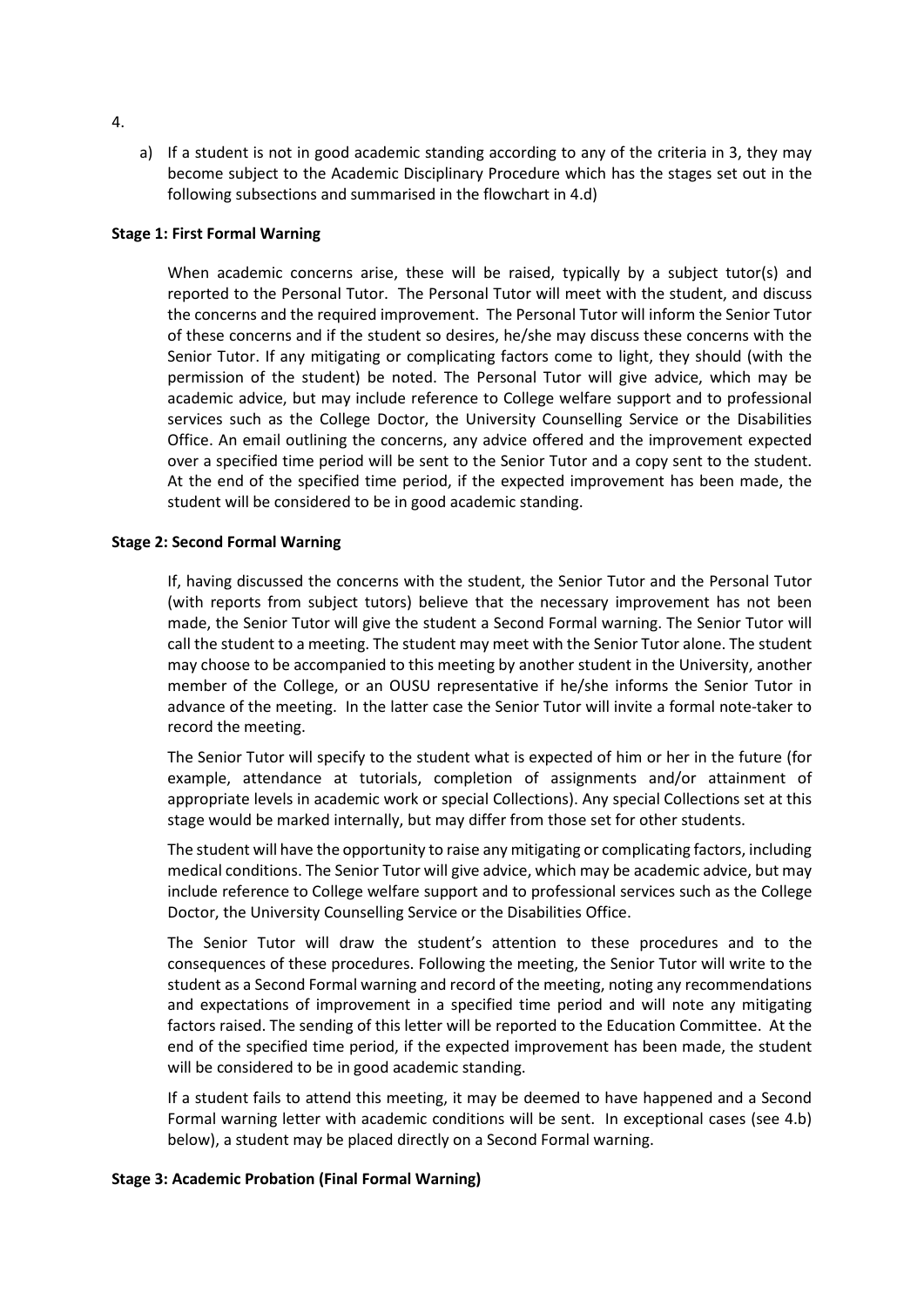If the student fails to comply with any of the conditions set out in the Second Formal warning, the Senior Tutor will call the student to a further meeting. The student may meet with the Senior Tutor alone. The student may choose to be accompanied to this meeting by another student in the University, another member of the College, or an OUSU representative if he/she informs the Senior Tutor in advance of the meeting. In the latter case the Senior Tutor will invite a formal note-taker to record the meeting.

The Senior Tutor will issue a Final Formal warning which will place the student on Academic Probation. The Senior Tutor will set academic conditions (for example, attendance at tutorials, completion of assignments and/or attainment of appropriate levels in Penal Collections). The Senior Tutor will draw the student's attention to these procedures and that failure to comply with any of these conditions may lead to suspension (rustication) or termination of the course (sending down). The student will have the opportunity to make known any mitigating factors, including medical conditions.

The Personal Tutor (with advice from subject tutors) will advise the Senior Tutor on the appropriate conditions and levels of attainment for the particular student, including target grades for any Penal Collections. These may be discussed by the Senior Tutor and the student during the meeting.

Following the meeting, the Senior Tutor will write to the student as a Final Formal warning and record of the meeting. This letter will detail the conditions of Academic Probation and performance targets set within a specified time period. Any mitigating factors which were raised will be recorded. The sending of this letter will be reported to the Education Committee. At the end of the specified time period, if the expected targets or conditions have been met, the student will return to the Second Formal warning stage for a further specified period (normally four weeks in term time).

If a student fails to attend this meeting, it may be deemed to have happened and a Final Formal warning letter with academic conditions will be sent. In exceptional cases (see 4.b) below), a student may be placed directly on Academic Probation without the preceding stages.

## **Stage 4: Penal Collections**

Where Penal Collections are set as a condition of Academic Probation the student will be given at least 4 weeks' notice of the date of these Collections. Penal Collections may be invigilated in a room apart from the standard termly Collections and may be set at any time during the term or vacation. If there are non-academic factors that a student feels will adversely affect their performance on Penal Collections, they must inform the Senior Tutor (or other person nominated by the Senior Tutor) in advance of the start of the Collection. If the mitigating factors are accepted by the Senior Tutor, the date of the Penal Collection will be postponed. Where the factors are medical, these must be supported by a medical certificate. Any problems affecting performance during the course of the Collection must be reported to the invigilator. No mitigating factors reported after the end of the Collection will be considered.

Penal Collections will be marked by two independent external examiners, who will be postholders in the University or other Colleges. The examiners will not be made aware of the identity of the student, or of the target grade set, but will be informed of the stage in the course that the student has reached and instructed to take this into account when deciding on an appropriate mark. Where the marks given are close (within 4 marks) the College will accept the higher of the two marks. Where the marks differ by more than 4 marks, the examiners will be asked to discuss the paper and agree a mark.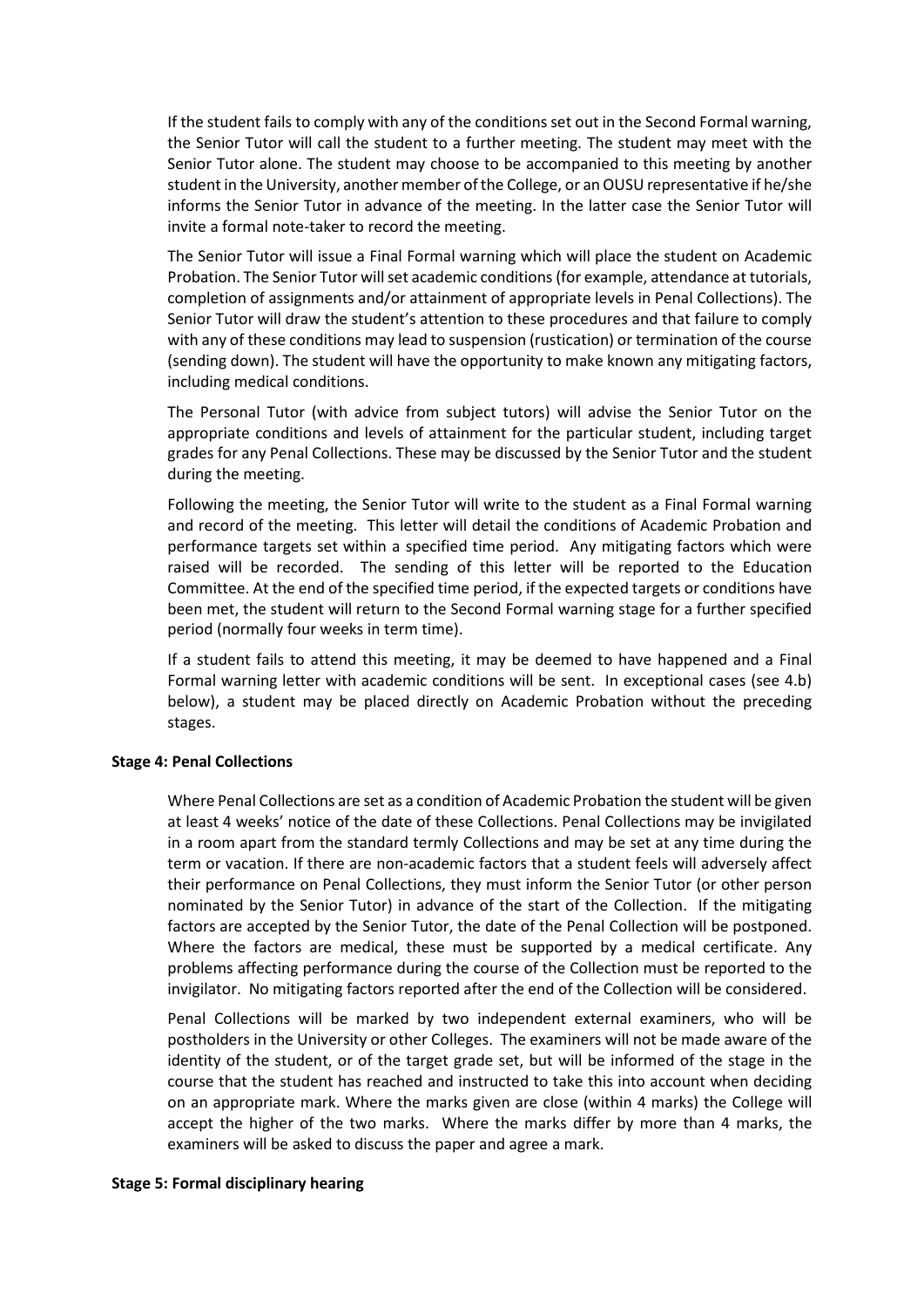In the event of non-compliance with any of the terms of Academic Probation, the Senior Tutor shall refer the matter to an Academic Disciplinary Committee.

An Academic Disciplinary Committee is composed of three members of the Governing Body, chosen from a panel of ten agreed by the Governing Body at its first meeting in Michaelmas term. The panel must include five members with at least 10 years seniority, and must not include the Principal, Vice-Principal, Senior Tutor, or Dean. The three members will be chosen by lot, but must include at least one member with at least 10 years seniority. An Academic Disciplinary Committee will not include the student's Personal Tutor, any of the student's subject tutors nor any other member who has had any significant involvement with the student.

The Senior Tutor and Personal Tutor will be asked to present evidence to the Committee, but will withdraw prior to any decision being taken by the Committee. The Senior Tutor may recommend to the Committee that the student should be suspended (rusticated) or their course terminated (sent down).

The student has a right to appear at the formal disciplinary hearing and to bring one advisor or representative at their own expense. The student will be given at least two weeks' notice of the meeting. The student will be given copies of all materials that will be presented to the Academic Disciplinary Committee and will be informed of the names of the members of the Committee. The student may submit a written case, which may include, but need not be confined to, evidence of medical conditions, to the Committee up to 48 hours before the meeting, and is encouraged to do so.

If the student chooses not to appear at the meeting, the Academic Disciplinary Committee will review the evidence presented by the Senior Tutor and Personal Tutor and any written case presented by the student and make a decision.

The Academic Disciplinary Committee may uphold the Senior Tutor's recommendation, modify the Senior Tutor's recommendation, or it may reject the Senior Tutor's recommendation and then either impose a lesser penalty or impose a further period of Academic Probation. Should a further period of Academic Probation be imposed, the Academic Disciplinary Committee would set the conditions. If a period of suspension (rustication) is imposed, the Academic Disciplinary Committee may impose academic or nonacademic conditions for a student to return to their course.

The Chair of the Academic Disciplinary Committee will ensure that a careful record is made of the proceedings and the Chair may invite a note taker to the hearing. The report will clearly set out the grounds for action, the factors that were taken into account, and the final decision. A written copy will be sent to the student and to the Governing Body.

#### **Stage 6: Governing Body**

The decision of the Academic Disciplinary Committee shall be reviewed by the Governing Body. This review shall afford the student the opportunity to appeal against the Committee's decision. The Governing Body shall proceed as follows:

The Governing Body will consider procedural matters and will not question the academic judgement of the Academic Disciplinary Committee. It will review the Committee's report, and ask questions of members of the Committee, the Senior Tutor, the student's Personal Tutor and subject tutor(s) in order to verify the facts of the case. The members of the Committee, the Senior Tutor, the student's Personal Tutor and subject tutor(s) shall then withdraw.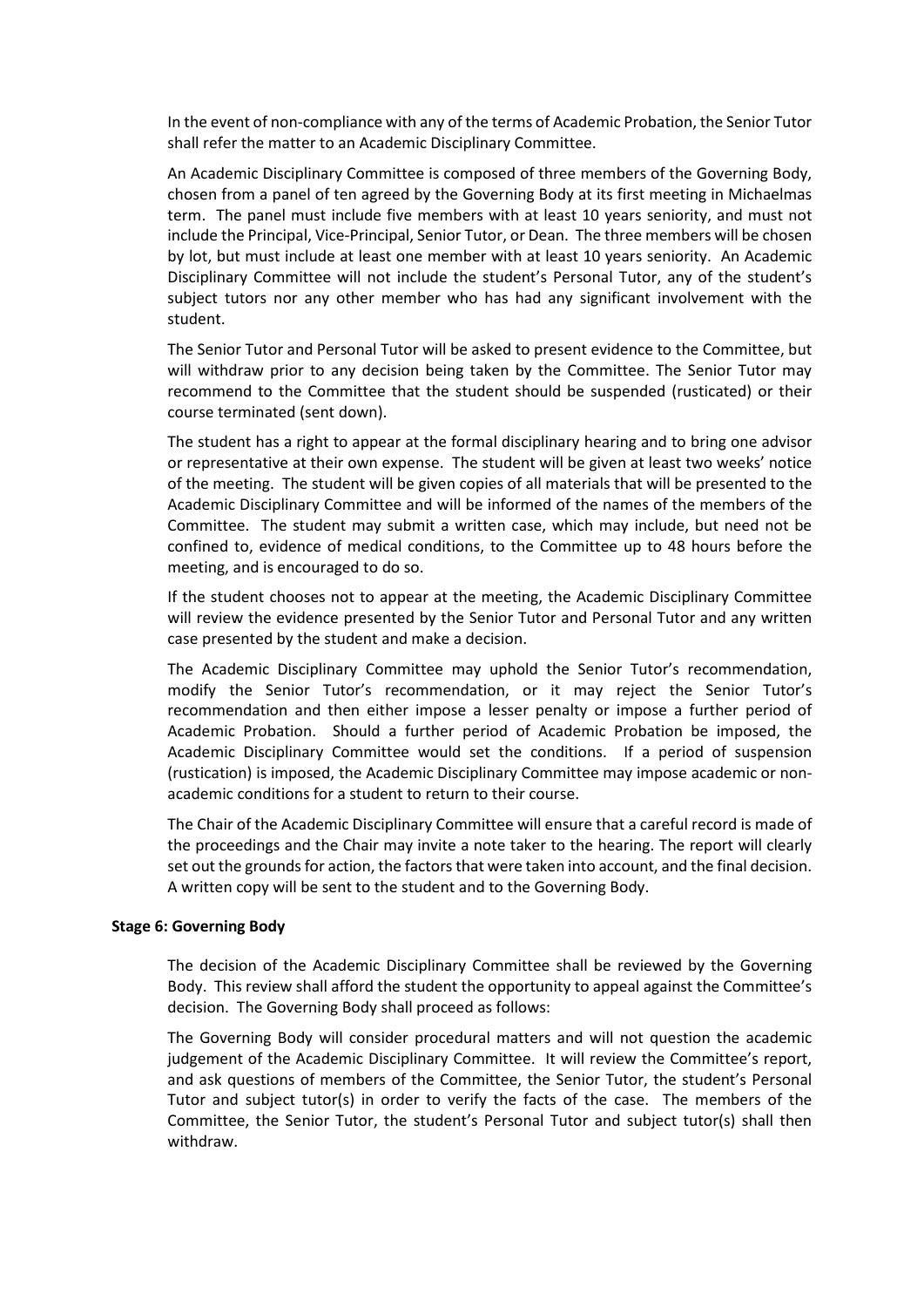If the student chooses to accept the decision of the Academic Disciplinary Committee, the Governing Body will confirm or rescind the decision at this stage. The Governing Body may also vary the penalty. If any penalty recommended, such as suspension (rustication) or termination (sending down), is confirmed by Governing Body, the penalty will then have immediate effect, and the College procedure is considered closed.

If the student chooses to appeal, he/she will make a written submission to the Governing Body. The student may appear in person before the Governing Body, and may choose to be accompanied to this meeting by one advisor or representative at their own expense, if he/she informs the Governing Body in advance of the meeting. Alternatively, the student may ask a Fellow or other representative to speak on his/her behalf at the meeting. The Governing Body may question the student, if present, on the facts of the case. The student and his/her companion or representative shall then withdraw for the Governing Body's final deliberations and decision.

The Governing Body will confirm or rescind the decision of the Academic Disciplinary Committee. The Governing Body may also vary the penalty. The decision of the Governing Body on the penalty will have immediate effect, and at this point the College procedure is considered closed.

The Principal will normally convey Governing Body's decision in writing to the student within two days.

#### **Stage 7: Appeal to the Conference of Colleges' Appeal Tribunal**

If the student wishes to appeal against the decision of the Governing Body, he or she may do so to the Conference of Colleges' Appeal Tribunal within 5 days of the date of the decision. The student may also apply for a review of the appeal to the Office of the Independent Adjudicator (OIA) within three months of the date of the decision.

b) Exceptional cases

In exceptional cases, the Senior Tutor, in consultation with the student's Personal Tutor, may place a student directly on a Second Formal warning, or place a student directly on Academic Probation, or recommend directly to a formal disciplinary hearing that a student's course be suspended or terminated.

Exceptional cases which will lead to the termination of a course will include any student who fails a University Examination which contributes to their degree classification, or fails to pass any other compulsory component of their degree course, or fails to complete any other compulsory requirements (e.g. practicals or fieldwork) laid down by the University as a necessary part of his/her course.

Any student who engages in academic dishonesty will be considered to have committed serious misconduct, and may be placed directly on Academic Probation or referred directly to a formal disciplinary hearing

Any student who fails any examination within the First Public Examination at the first sitting (even if they pass overall) may be placed directly on Academic Probation.

 c) Throughout these procedures, any letter delivered to a student's College pigeonhole during term time, or message sent to a College email address will be deemed to have been received within 24 hours of being sent. Any letter outside term time sent to the home address held on the College database, will be deemed to have been received within 3 days of being sent. If a student does not attend any meeting, that meeting may be deemed to have happened or may proceed without the student in attendance. Any examination is only considered to be passed where the pass is at Honours level (university standard marks of 40 or above).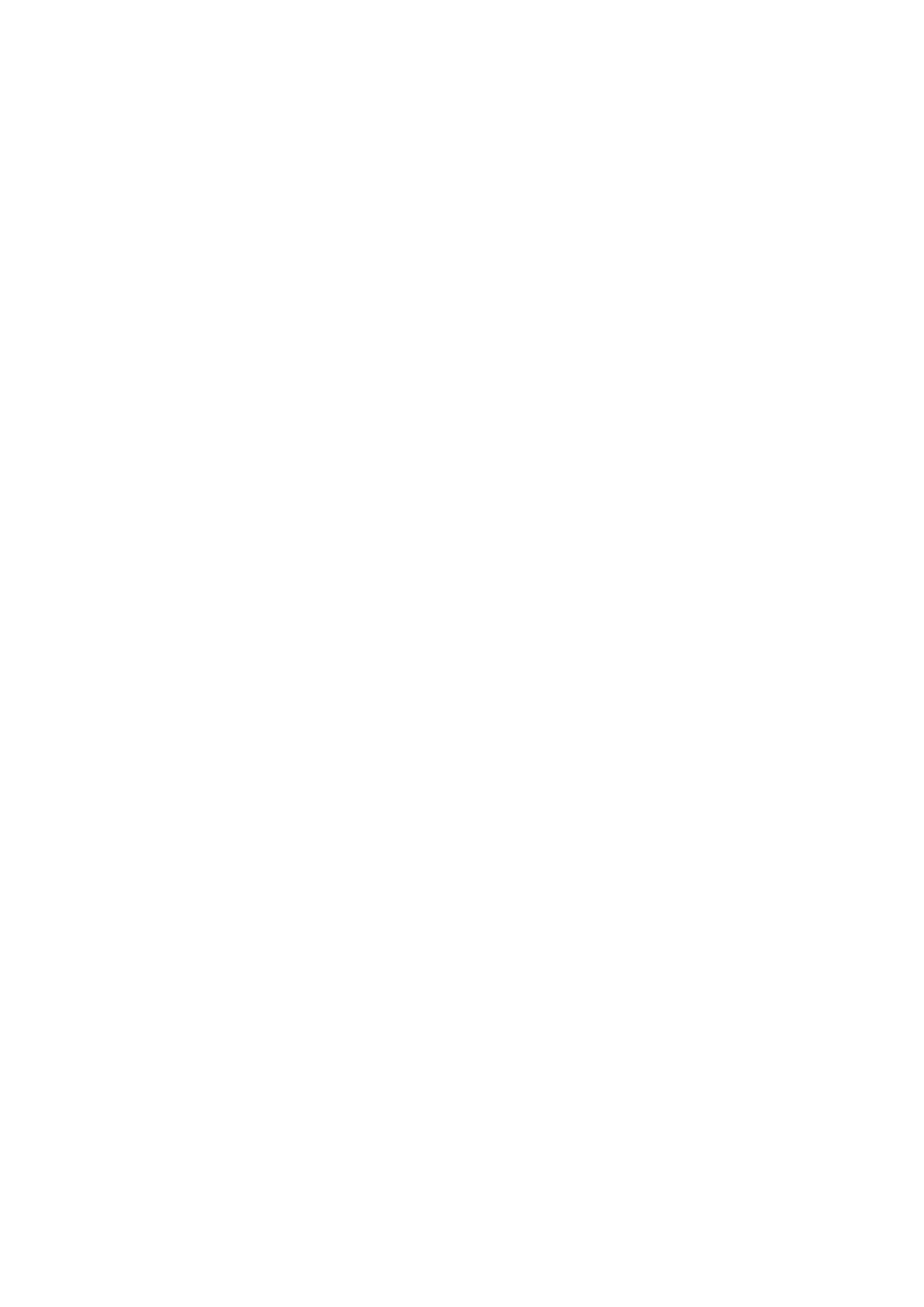#### d) Academic Disciplinary Procedure Flowchart

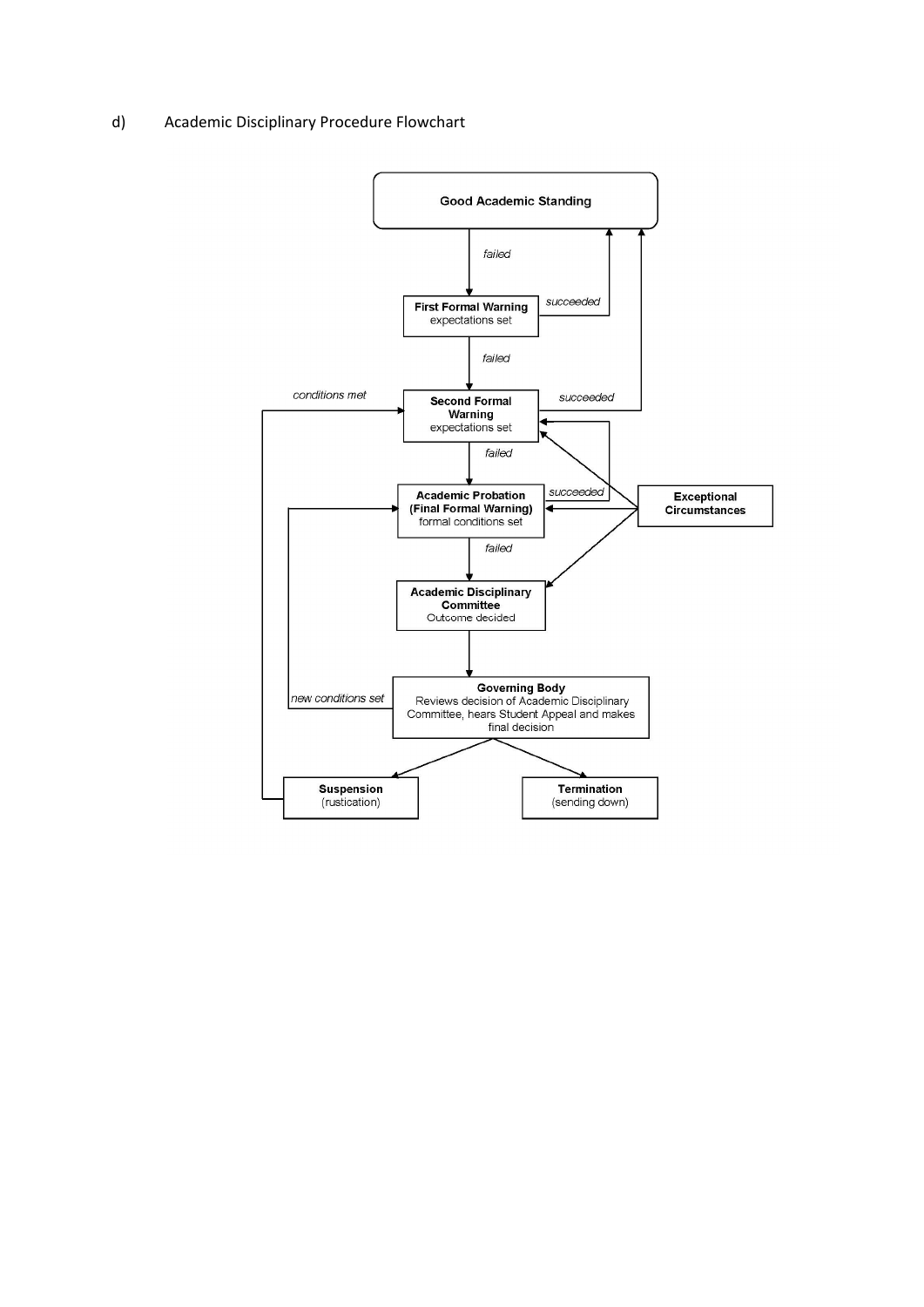#### **DISCIPLINARY PROCEDURE**

- 5. All students are expected to observe good standards of behaviour. When a disciplinary offence has been committed, it will be dealt with appropriately. The Dean will decide which category of offence is appropriate.
- 6. Minor offences
	- a) Minor offences include:
		- small-scale damage and vandalism;
		- noisy or unruly behaviour that might be disruptive but not threatening;
		- parking violations;
		- misuse of ICT (email and internet), or Library services;
		- smoking in designated non-smoking areas;
		- rudeness towards staff, visitors, members of the public, other students;
		- objectionable or insulting behaviour;
		- failure to abide by general health and safety rules and procedures.

(Note that these are examples only and not an exhaustive list)

Minor offences, if committed to a sufficient degree or repeatedly, may be deemed major.

- b) Minor offences would be normally brought to the attention of the Dean or, more usually in the first instance, the Junior Deans (the latter being on call), often via the Porters, who may have been alerted to a disturbance. If the matter can be peaceably resolved on the spot, no further action will be taken. For example, the student can be asked to reduce noise late at night.
- c) If an interview with the Dean is appropriate, the Dean will meet with the offender, in the presence of a Junior Dean. Details of the offence will be sought. The matter will be recorded in an email to the offender, copied to the Personal Tutor, and to other interested parties. No further record will be kept.
- d) The Dean, by delegation of powers from the Principal may impose community service, fines, restitution payments or restrictions on the use of College services and facilities by way of penalty. In these cases the matter would be brought to the attention of the Domestic Bursar and/or the Treasurer. Penalties will be proportionate and determined after discussion with the offender.
- e) Minor offences are not subject to appeal.
- 7. Major offences
	- a) Major offences include:
		- serious vandalism;
		- harassment of others, bullying;
		- grossly indecent or offensive behaviour;
		- acts of unlawful discrimination;
		- violent or threatening behaviour, fighting or physical assault;
		- possession, supply or use of illicit drugs;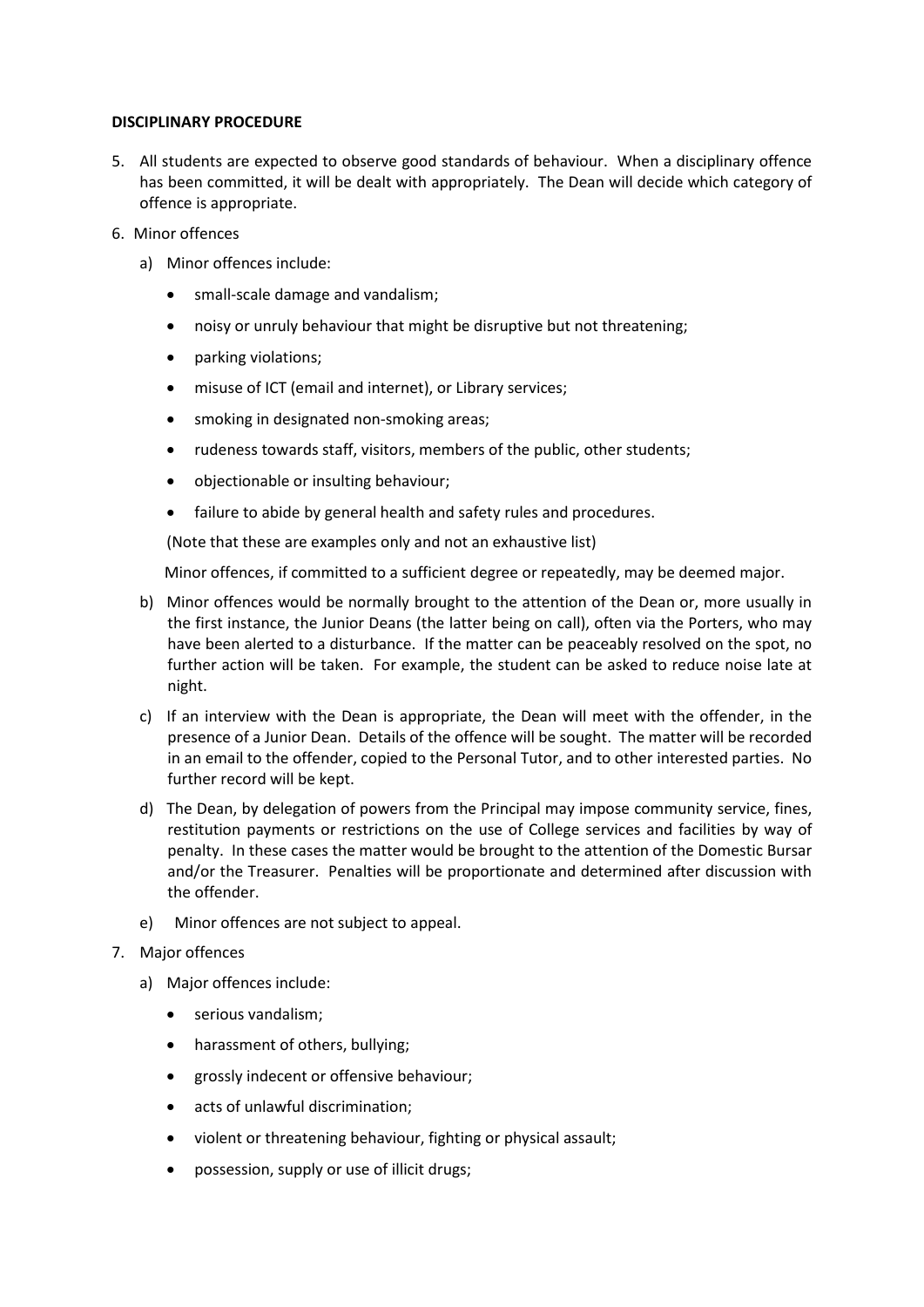- theft, or unauthorised possession of money or property, whether belonging to the College, another student, or a third party;
- negligent destruction/sabotage of College property, or any property on the premises;
- serious breaches of health and safety rules that endanger the lives of or may cause serious injury to themselves or any other person;
- refusal to comply with reasonable requirements by the Porters, Junior Deans, or other members of staff to discontinue unacceptable behaviour and/or withdraw from the scene.

(Note that these are examples only and not an exhaustive list)

- b) Major offences are referred to the Principal. Penalties include rustication, suspension, temporary exclusion from the premises of the College and, in the most serious cases, expulsion. The nature of the current offence together with the disciplinary record of the student will be taken into account in determining the penalty. Definitions are given after XI.10 below.
- 8. Process Followed for Major Offences
	- a) When the Dean considers that a serious disciplinary offence has been committed (that is one for which, if proved, rustication, suspension, temporary exclusion from the premises of the College, or expulsion would be an appropriate penalty) she shall inform the Principal in writing of the nature of the alleged offence. The Principal shall within three days write to the student concerned informing the student of the charges made and asking whether the student wishes to have the matter settled informally by the Principal or wishes to choose a formal hearing with the right of appeal to the Disciplinary Appeals Committee. The student shall reply in writing within 48 hours. If the student does not so reply, the informal procedure shall apply.
	- b) If the student opts for the informal procedure, the Dean shall supply the Principal and the student with a full written statement of the nature of the alleged offence and the Principal shall summon the student before her within three days of the receipt of the statement. The Principal alone shall hear the student's explanation and immediately determine an appropriate penalty, except that if the statement submitted by the Dean contains evidence which might lead the student to reconsider the decision to choose the informal procedure the student shall be given the opportunity to do so. The Dean shall not be present at the interview with the Principal, but the Principal may at her discretion have with her a member of the College secretarial staff to keep a record. Any decision involving rustication or expulsion shall require ratification by Governing Body.

Notwithstanding a student's decision to opt for the informal procedure, there shall always be a right of appeal to the Disciplinary Appeals Committee if in fact the Principal decides that expulsion is the appropriate penalty.

c) If the student elects to have the matter decided formally, the Principal shall ask the Dean to report in writing on the alleged offence with a statement of the available evidence. The Principal shall send a copy of these written statements to the student and indicate her intention to have a preliminary hearing within 7 days of the student's receipt of the statements. The student must within that time submit to the Principal a written statement of the student's case but may change it or add to it in the hearing before the Principal. At this hearing before the Principal, the student may bring either another student of LMH or a member of the Governing Body (who may be the student's tutor) to help put the student's case. Witnesses may be called or asked to submit written evidence at the discretion of the Principal and the hearing may be adjourned at her discretion. The Dean and the student shall be present throughout the proceedings. Should she so wish, the Dean may elaborate upon her original statement or comment upon the other evidence presented. The Principal, when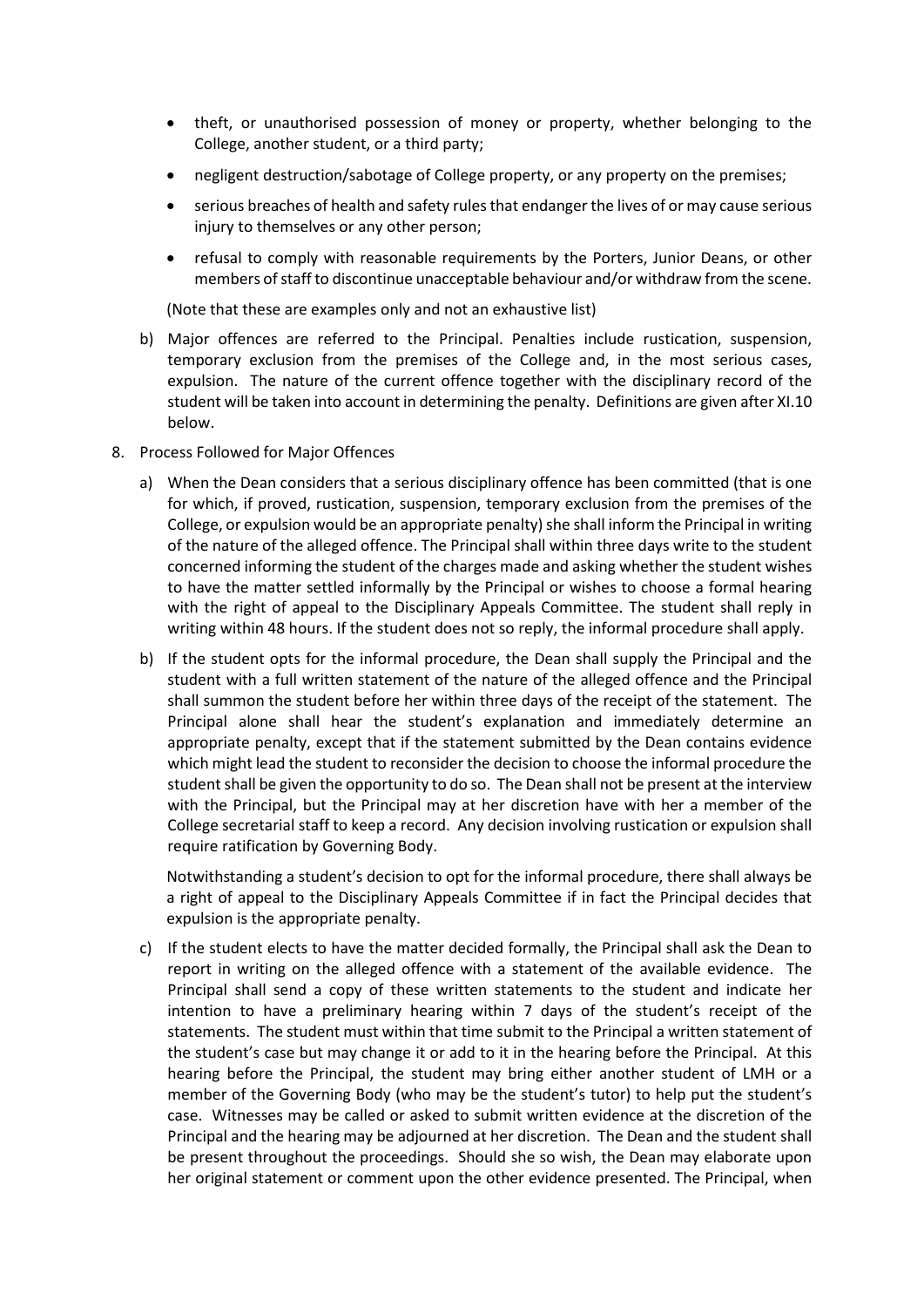she is satisfied that she has heard all the evidence she needs, shall reach a decision which she shall communicate in writing to the student giving the reasons for the decision and any penalties which may attach to it.

In formal procedure cases resulting in rustication, expulsion, or suspension, the student has the right of appeal to the Disciplinary Appeals Committee. If the student wishes to appeal s/he must do so within 7 days. If the student does not so appeal, the decision shall be reported to the Governing Body for ratification.

#### 9. Protective discretion

The Principal, in exercise of a protective discretion on behalf of other members and employees of the College, may require a student to leave the premises of the College, and not to re-enter them except on such terms and under such conditions as the Principal in her absolute discretion may impose, if, in the opinion of the Principal, the student's health or conduct is such as to damage or put at risk the safety and welfare of the student or other members or employees of the College.

- a) Without prejudice to the generality of the above, the following are examples of circumstances in which the Principal might need to exercise protective discretion:
	- i. if the student is charged with or convicted of a criminal offence and, in the opinion of the Principal, the circumstances are such that it would be inappropriate for the student to remain on College premises;
	- ii. if the student's conduct is threatening to persons or property, or disruptive of the proper functioning or activities of the College, and, in the opinion of the Principal, is likely to continue to be so if the student remains in or enters College premises pending the completion of the appropriate disciplinary procedures;
	- iii. if the medical or psychological condition of the student is such as, in the opinion of the Principal, to present a risk to the safety and welfare of the student or of other members or employees of the College;
	- iv. if the medical or psychological condition of the student is such that the student requires supervision and/or care which, in the opinion of the Principal, is beyond that which the employees of the College are qualified or able to provide;
	- v. if the medical advice concerning the student is that the student should, in the interests of his or her physical or mental health, return home, engage in outpatient support incompatible with remaining of course, or seek admission to hospital;
	- vi. if the student refuses to see a doctor or medical specialist or other appropriate professional, such as a counsellor, when the Principal has reason to be anxious about the student's physical or mental health or psychological condition.
- b) The duration of any order made by the Principal under these procedures shall not extend beyond the end of the term in which the order was made, unless the Governing Body decides that it should be extended.
- c) The Principal's decision in exercise of her protective discretion under these procedures shall in any case be reviewed by the Governing Body for confirmation, modification or rejection, at its first meeting after the action in question has been taken.
- d) Before the matter is considered by Governing Body, the Principal shall write to the student to invite him or her to bring forward any relevant matter for consideration by the Governing Body.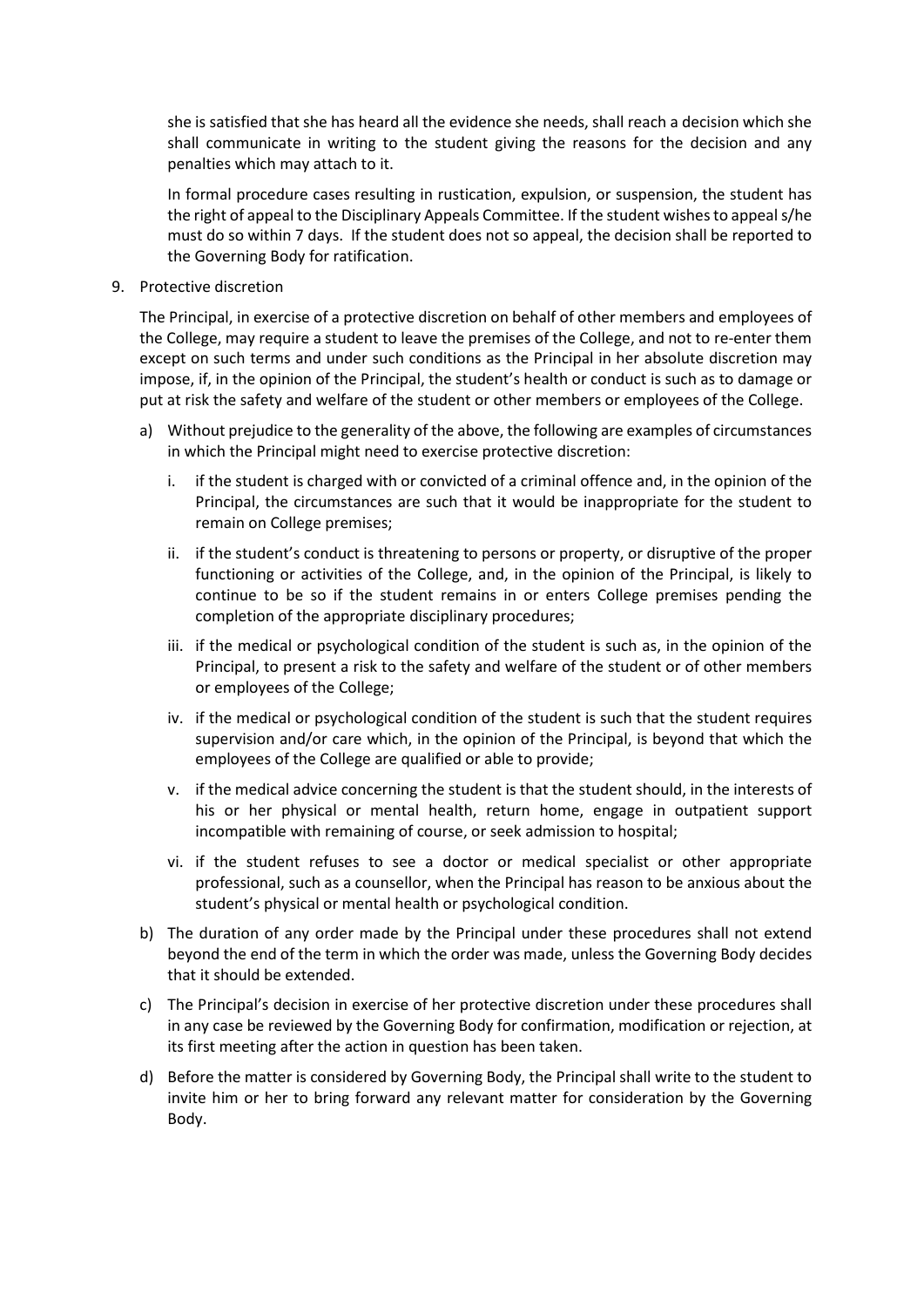e) For the avoidance of doubt, the premises of the College include the buildings and grounds within the College perimeter and the houses and gardens of houses in Fyfield Road occupied by members and employees of the College.

# 10. Appeal

- a) A student affected by a penalty of rustication, expulsion, or suspension may appeal to the Disciplinary Appeals Committee, and the penalty is subject to confirmation by the Governing Body, whose decision is final. A student expelled from membership of the College automatically loses her University membership. A student rusticated or suspended by the College is also rusticated or suspended by the University.
- b) A Disciplinary Appeals Committee is composed of three members of the Governing Body, chosen from a panel of ten agreed by the Governing Body at its first meeting in Michaelmas term. The panel must include five members with at least 10 years seniority, and must not include the Principal, Vice-Principal, Senior Tutor, or Dean. The three members will be chosen by lot, but must include at least one member with at least 10 years seniority. A Disciplinary Appeals Committee will not include the student's Personal Tutor, any of the student's subject tutors nor any other member who has had any significant involvement with the student.
- c) The Disciplinary Appeals Committee shall investigate the case as it thinks fit but must ensure that the student has an opportunity to state his or her case in person to the Committee. The student may bring either another student of LMH or a member of Governing Body (who may be the student's Tutor) to help put the student's case. The Committee shall review all the existing written evidence, and shall hear the Dean and the student concerned. It may also ask for other written statements and may call additional witnesses. It may propose any penalty it deems appropriate. Its decision shall be reported with reasons to the full Governing Body for ratification at the earliest opportunity.
- d) If the student wishes to appeal against the decision of the Disciplinary Appeals Committee, he or she may do so to the Conference of Colleges' Appeal Tribunal within 5 days of the date of the decision. The student may also make an appeal to the Office of the Independent Adjudicator (OIA) within three months of the date of the decision.
- 11. The College shall respect and concur in any decision of the University Proctors or of the Disciplinary Court of the University or of the Appeal Court of the University to rusticate or expel a student from the University, to the effect that the College shall be regarded for all purposes and in all respects as part of the University and the terms of the penalty of rustication or expulsion shall be interpreted accordingly. The College shall act *mutatis mutandis* to reflect at the College level decisions by the University to suspend a student. A student affected by any such decision shall have no right to appeal or submit a statement in mitigation to the Governing Body.

## **DEFINITIONS**

- 'Expel' means deprive a member permanently of his or her membership of the College;
- 'Rusticate' means withdraw the right of access to all of the land, buildings and facilities of the College including teaching, examinations and all related academic services for a fixed period or until the fulfilment of specified conditions;
- 'Suspend' means withdraw the right of access referred to above for a fixed or in-determinate period or until the fulfilment of specified conditions where action is taken as an interim measure pending further investigation, or where action is taken under the LMH Statutes or Bye-Laws for non-disciplinary reasons.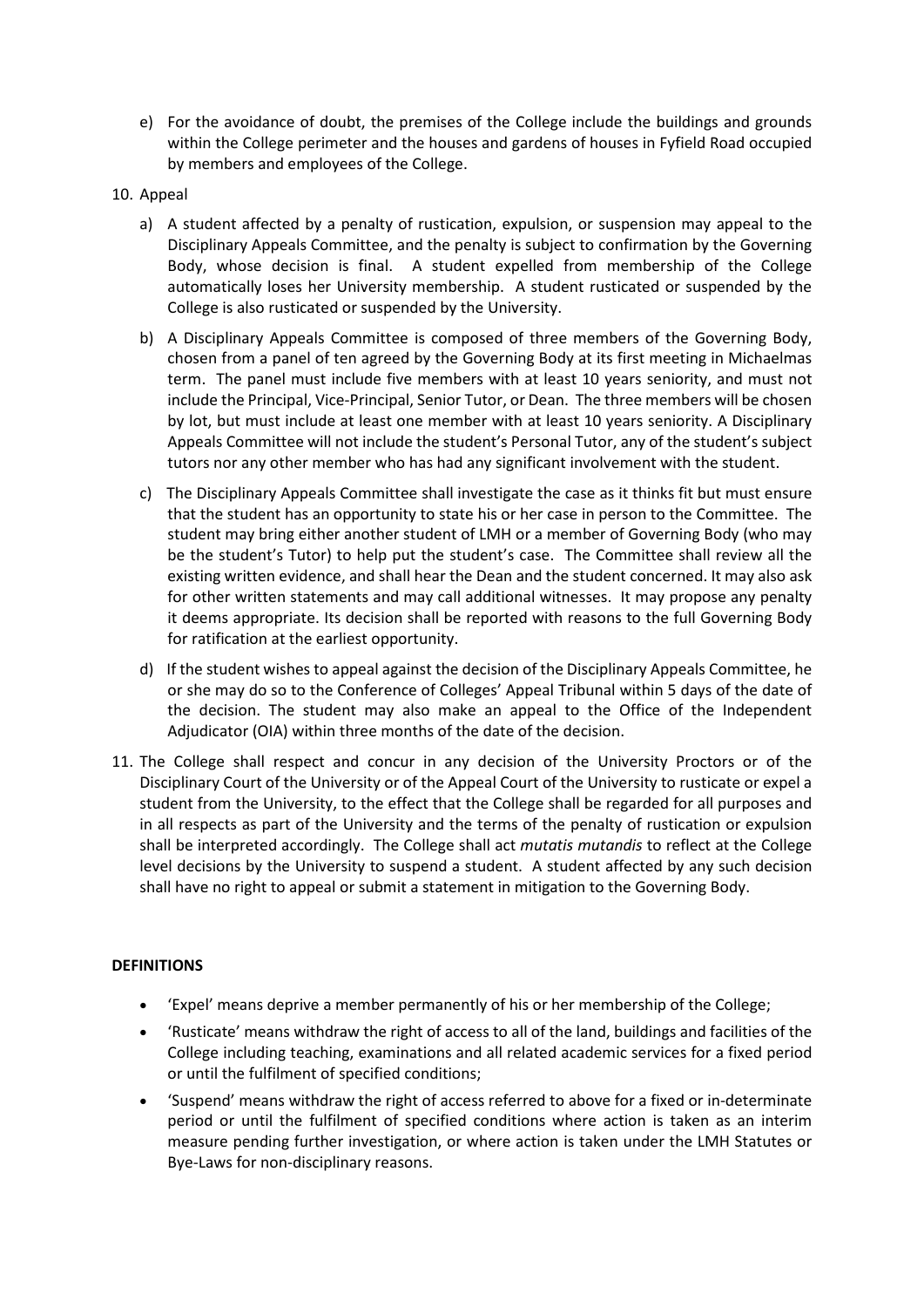- A penalty of suspension or rustication shall also apply to university land, buildings, facilities, or services (subject to a right of appeal to the Student Disciplinary Panel).
- 'Temporary exclusion from the premises of the College' applies only to College premises, not to University premises.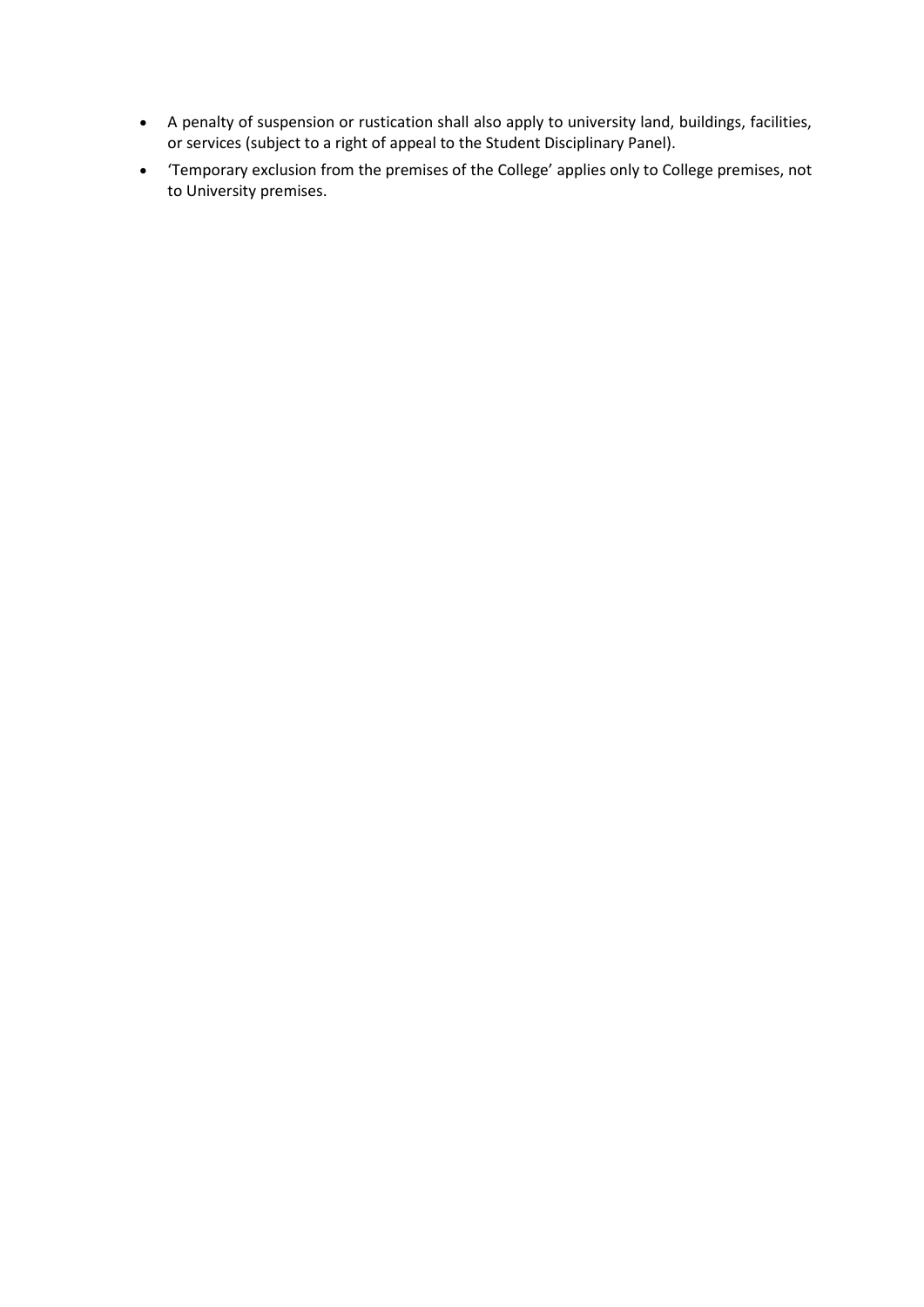#### 12. Disciplinary Procedure Flowchart

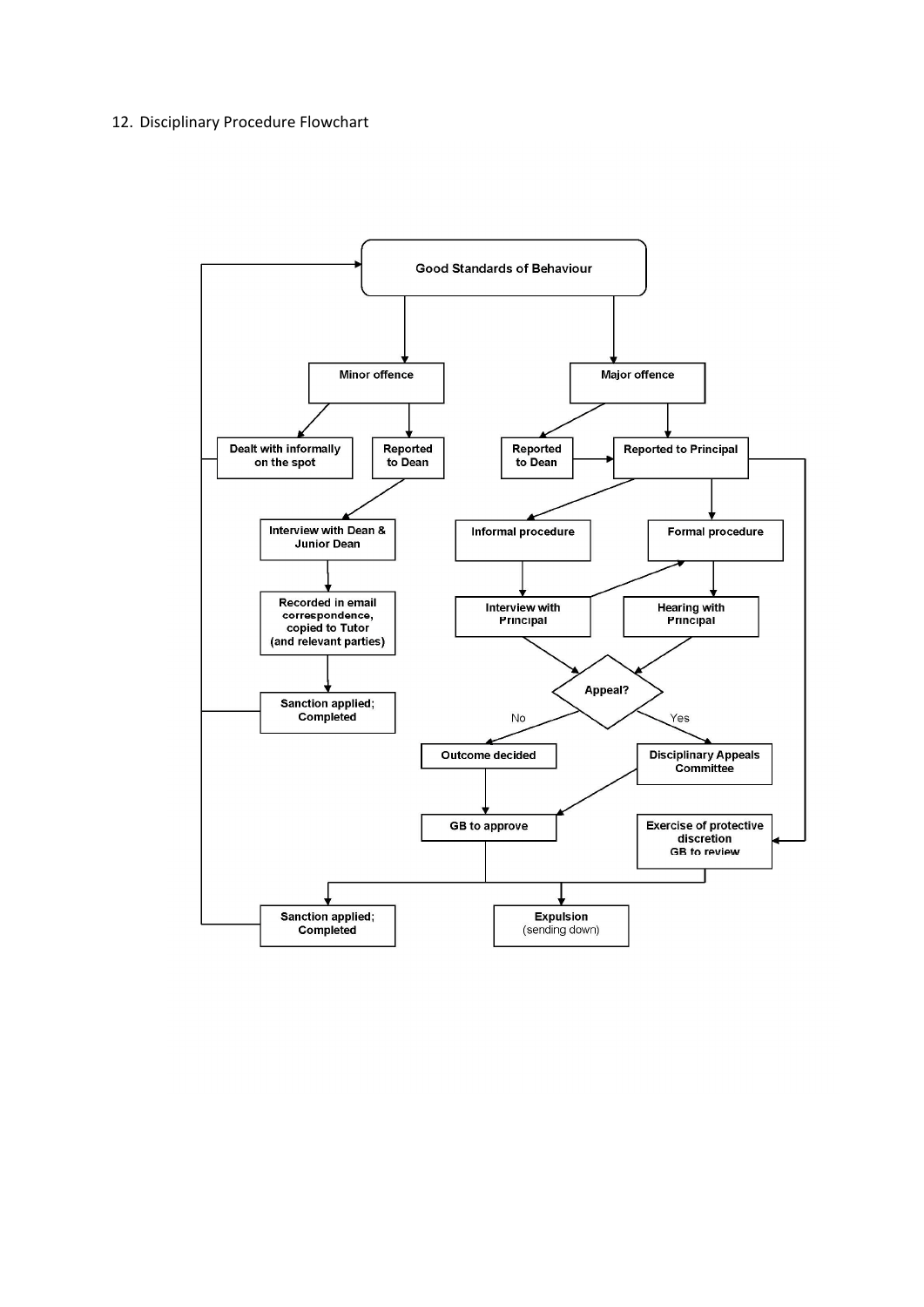#### **Appendix to Bye-Law XI**

# CONFERENCE OF COLLEGES – APPEAL TRIBUNAL ("THE TRIBUNAL")

## REGULATIONS

(Revised February 2012)

- 1.1 The functions of the Tribunal shall be to consider appeals on disciplinary decisions imposing a substantial penalty, made by the body with final jurisdiction within any participating College (for these purposes the Visitor shall be deemed not to be such a body). Disciplinary decisions means the imposition of penalties for breach of College statutes, by-laws, regulations or rules relating to academic or any non-academic matters. Substantial penalty includes the penalties of expulsion, rustication or suspension, substantial fines, and other penalties of similar severity. Substantial penalty does not include measures such as the imposition of probation or specially assessed collections.
- 1.2 The Tribunal shall not have appellate jurisdiction in relation to decisions which are exclusively within the province of the University disciplinary organs.
- 2. Each member of the Conference of Colleges which is a College shall nominate no more than three persons from their own Governing Body to serve, if appointed to do so as provided herein, upon the Tribunal. Each member of the Conference of Colleges which is a Hall shall nominate one person from their own Governing Body to serve, if appointed to do so as provided herein, upon the Tribunal. A list of those persons so nominated ("the list") shall be maintained at the Secretariat of the Conference of Colleges.
- 3. Conference of Colleges shall elect a chair ("the Chair") and a deputy chair ("the Deputy Chair") for such Tribunal, who will serve for three years from date of appointment. Such appointments can be renewed for a further term of three years only. The Deputy Chair will exercise the functions of the Chair if for any reason the Chair is unable to do so.
- 4. Any student member of a participating College ("an appellant") who wishes to bring before the Tribunal an appeal shall file a written application with the Secretariat of the Conference of Colleges normally within 5 days of the date of the decision appealed against. The Chair shall have power to extend such time if he considers that there is good and sufficient reason for so doing*.*
- 5. The application shall include
	- a) a copy of the decision being challenged
	- b) a brief statement of the facts
	- c) a statement of the arguments on which the application is based
	- d) the appellant's request for a remedy
	- e) where applicable an application for a stay of the effects of the decision being challenged or for any other preliminary relief of an urgent nature
	- f) the appellant's address, telephone number and, where applicable, the electronic mail address at which he/she can be reached for the purpose of the proceedings.
- 6. Upon the receipt of the application the Chair shall constitute a Panel composed of three members appearing on the list ("the Panel"), and appoint a President of the Panel ("the President"), who thenceforth shall have responsibility for the proceedings of the Panel.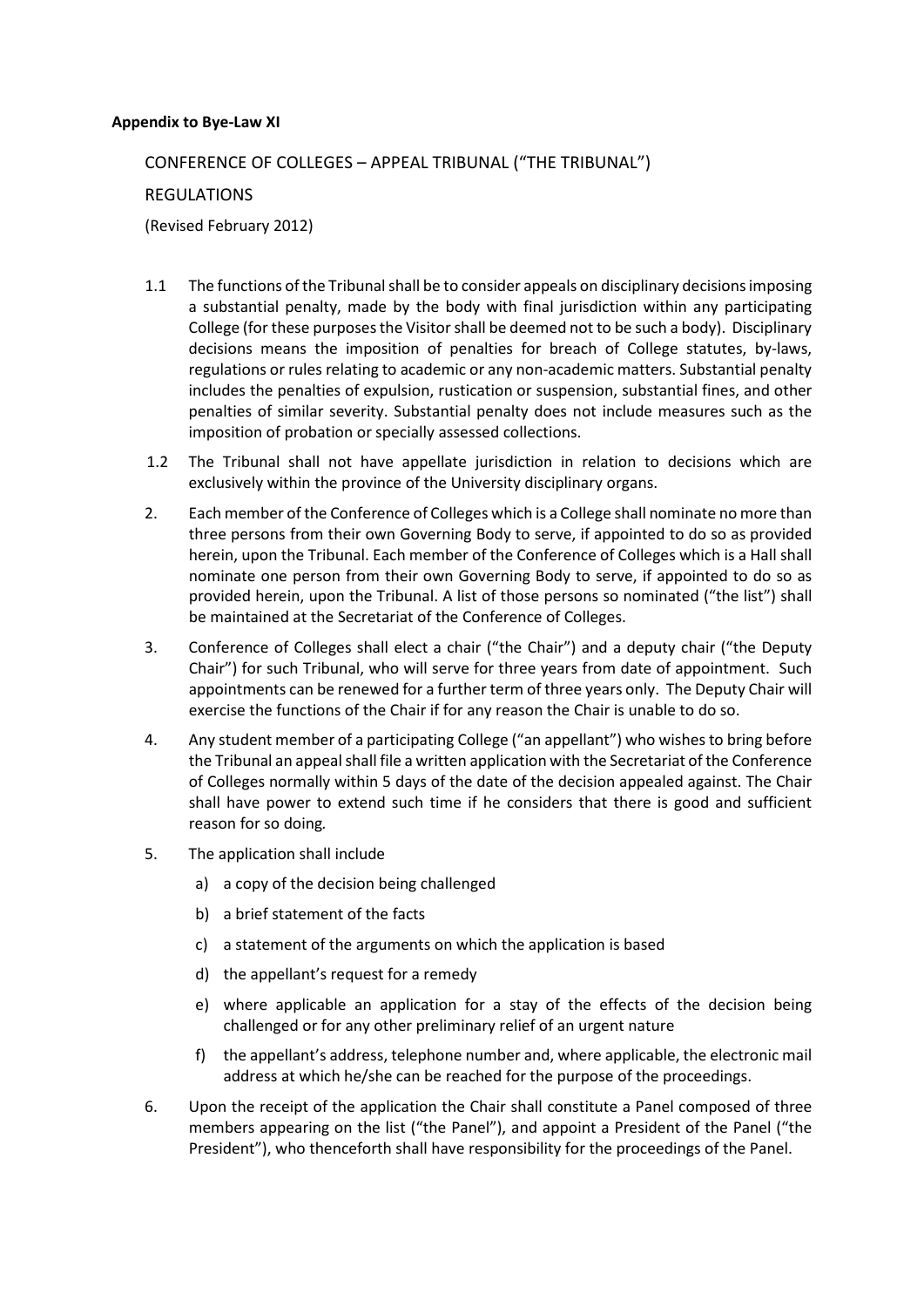- 7. The President shall be the holder of a degree in law or a professional legal qualification. If no such person is available from among those on the list, the Chair shall, at his discretion, appoint (with his or her consent) such a person with such qualifications from among other senior members of Colleges.
- 8. No person sitting on a Panel shall be a member of, or have any direct connection with, the College against whose decision the appeal is brought.
- 9. Any defence of lack of jurisdiction of the Panel must be raised as soon as possible or at the latest at the start of the hearing. The question whether an appeal falls within the Panel's jurisdiction can be considered by the Panel at a hearing, or by the President under regulation 12, even if it is not raised by either party.
- 10. Both the appellant and the College can challenge a Panel member (including the President) if circumstances give rise to legitimate doubts as to his or her independence or impartiality*.* The Chair is empowered to resolve any such challenge as soon as possible after giving the parties and the Panel member concerned, so far as circumstances permit, the opportunity to be heard. The challenge must be brought as soon as the reasons for the challenge become known. 11. In any case of extreme urgency the President may rule on any application for a stay of the effects of the challenged decision or for any other preliminary relief without hearing the College first. When deciding whether to award any preliminary relief the President shall consider whether the relief is necessary to protect the appellant from irreparable damage, the likelihood of success on the merits of the claim, and whether the interests of the appellant outweigh those of the College or other interested persons.
- 11. The President may summarily dispose of an appeal that does not fall within the Tribunal's jurisdiction without consulting the other members of the Panel and without summoning the parties to a hearing. The President should invite the parties to make written observations on the matter before deciding whether it is appropriate to exercise this power. Where the President decides to dispose of an appeal under this provision the decision shall be written, dated and signed and immediately communicated to the parties, via the Secretariat. Brief reasons will be stated with or as soon as possible after communication of the decision. The decision and the brief reasons will be public documents unless, in the President's judgment, the interests of justice or other compelling public or private interest otherwise require.
- 12. Except where it considers another form of procedure more appropriate, the Panel shall as soon as possible summon the parties to a hearing which normally should be held no later than 14 days from the Secretariat's receipt of the application. The President shall arrange via the Secretariat for details of the date, time, and venue of the hearing, and any additional information required, to be conveyed to the parties. The parties should notify the Panel as soon as possible of their proposed witnesses.

It shall be the duty of the parties, to work together and produce no later than 48 hours before the hearing, an agreed bundle of relevant documents, (paginated) and an outline of each's respective submissions (which should be no longer than 10 pages in length).

- 13. The Panel may, either before or at the hearing, require of its own motion the production of documents, information or other evidence. At the hearing the Panel shall hear the parties who shall produce their witnesses and introduce their other evidence. The Panel shall have complete discretion as to the evidence which it admits and will be the sole judge of the weight to be given to any such evidence.
- 14. Both the appellant and the College may be represented by a third party, including at the Panel's discretion, by Counsel and/or a solicitor*.* The hearing itself (not including the